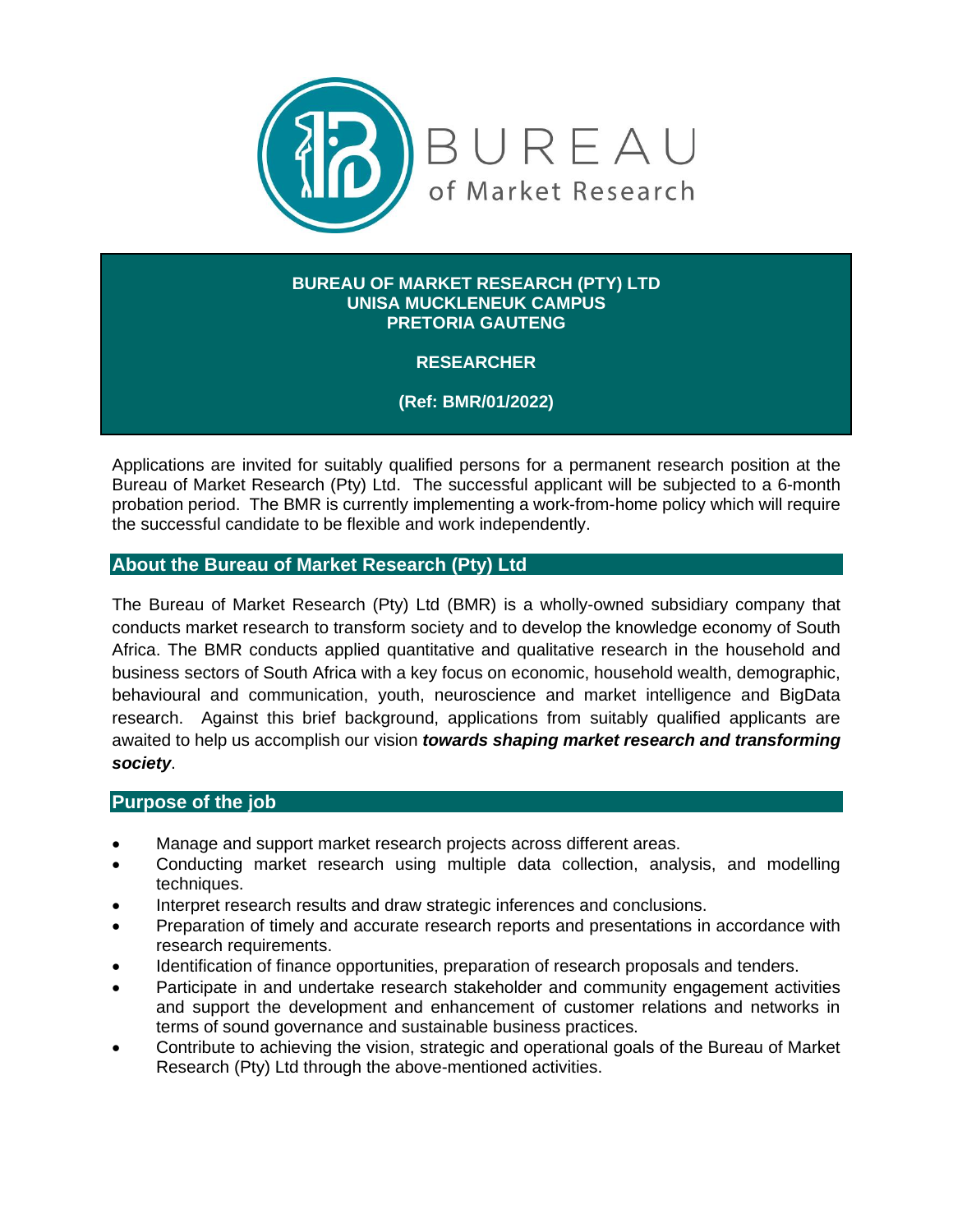# **Post specific requirements**

### **Qualifications**

- Honours Degree in Commerce, Management/Business Management, Business Administration/Economics/Accounting, Econometrics, Data Science, or equivalent qualification in a related field.
- Applicable academic qualification at NQF level 8.
- Enrollment for a master's degree will be an advantage.

### **Competencies**

#### *Research Experience*

- At least three (3) years' experience in market research.
- Proven experience in applied (practical) market research (project tendering, procurement, contracting, development, implementation, monitoring and evaluation).
- Experience in conducting market research in area of specialization (i) demographic or (ii) economic or (iii) household wealth or (iv) behavioural and communication (consumer neuroscience or youth) research or (v) market intelligence.
- Good understanding of multiple data collection, analysis, and modelling techniques.
- Participation in a number of research reports and presentations with strategic intent and transformative in nature.

The candidate must prepare a research statement of not more than 2000 words. Where applicable, the statement must deal with:

- The candidate's involvement/approach in research, his/her research goals as well as a detailed description of his/her research profile.
- The candidate's involvement in commissioned market research projects.
- Evidence of management and involvement in research project accounts of approximately R1.0 million per annum.
- The candidate's ability to generate third-stream income from market research projects.
- The candidate's approach to foster a research-centred approach.
- The extent to which the candidate makes use of research technology.

#### *Research Stakeholder and Community Engagement Experience*

- Participation in research stakeholder and community engagement.
- Willingness to participate in relevant research committees including task teams, voluntary associations, and company boards.
- Evidence of membership of at least one relevant professional association or learned society.

### *Basic ICT Knowledge and Skills*

MS Office Suite such as MSWord, PowerPoint, Data analysis software (i.e., Excel, SPSS), MS Outlook, as well as other software programmes that are relevant to market research.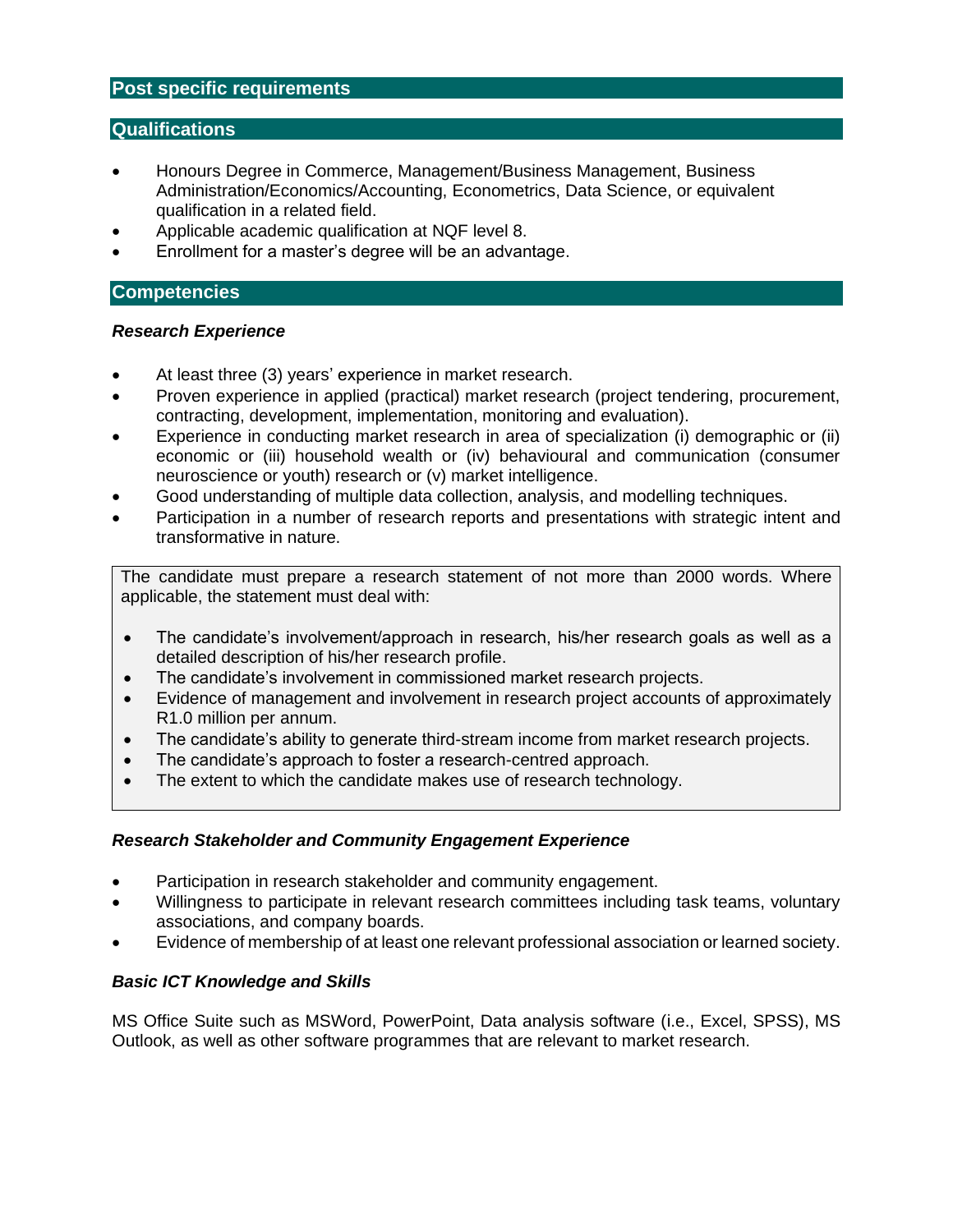### *Abilities*

- Ability to work under pressure and meet deadlines.
- Ability to plan and manage projects effectively.
- Ability to deal with differences of opinion and contradictions.
- Analytical thinking that could be applied in identifying research problems in the discipline.
- Problem solving abilities.
- Abstract thinking.
- Logical thinking.
- Excellent conceptualising abilities.
- Innovative and creative abilities.
- Demonstrated ability to work effectively as a part of a team and follow instructions from a senior staff member.
- Ability to deal with research modelling and analysis.
- Ability to generate third-stream income from commissioned market research projects.

### *Skills*

- Good interpersonal and social skills.
- Good written and verbal communication skills.in English.
- Good data analysis, modelling, wrangling and visualization skills.
- Good research IT (Information Technology) skills.
- Good presentation skills.
- Good networking and client engagement skills.

# *Personality*

- Open to new experiences/challenges.
- Conscientious.
- Self-disciplined.
- Emotionally stable.
- Accountable.
- Strongly motivated to achieve.
- Passionate for the research profession.

### *Stakeholder Liaison*

### **Internal**

- Unisa (Parent Company).
- Unisa Enterprise (Holding Company).

### **External**

- Professional associations.
- Other tertiary institutions.
- Subscribers.
- Public sector (e.g., Department of Trade and Industry (dti), National Treasury, SA Reserve Bank, Statistics South Africa (Stats SA), National Planning Commission, Development Finance Institutions and other State-Owned Enterprises).
- Private business across all economic sectors.
- Students and prospective students.
- Media.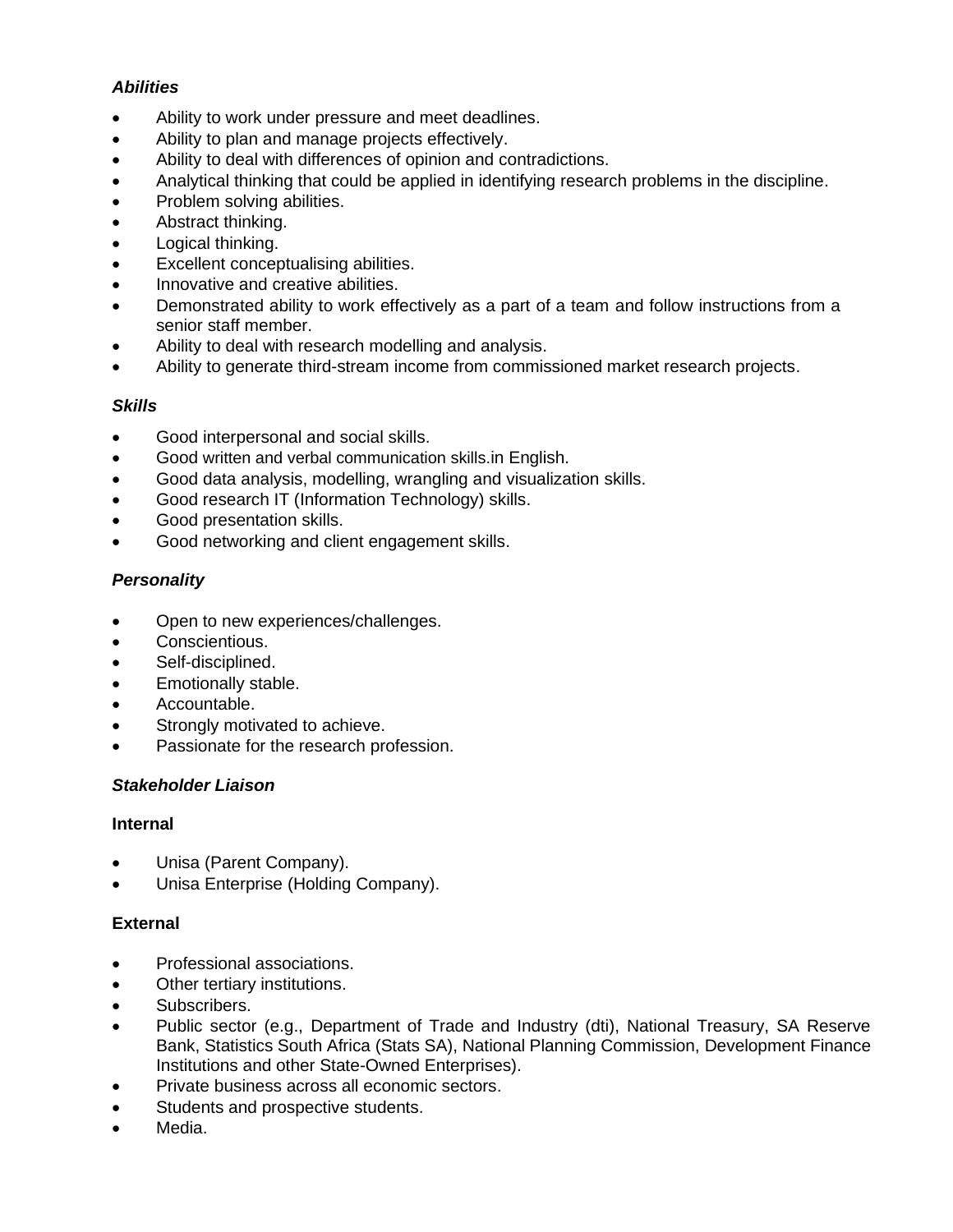## **Duties**

### **Key Performance Area**

**KPA 1:** Manage and support market research projects

**KPA 2:** Conducts applied commissioned market research projects

**KPA 3:** Research stakeholder and community engagement

## **KPA 1 - Manage and support market research projects**

- 1. Manages financial, human, information technology and infrastructural resources required to produce timely, high quality, and applied market research products, and services.
- 2. Implements sound project budgeting and pricing strategies.
- 3. Monitors and manages project progress and profitability.
- 4. Promotes a high quality and ethical research environment.
- 5. Monitors and evaluates the quality and impact of research projects.
- 6. Implements strategic account management to recruit and retain research clients.
- 7. Identifies and manages research project risks.
- 8. Communicate with BMR management, research support staff, and external research clients/stakeholders.
- 9. Demonstrates knowledge and ensures compliance with relevant national laws (South African Constitution, Protection of Personal Information (POPI) Act, 2013) and research policies advocated by recognised professional market research associations (i.e., SAMRA Code of Conduct).

# **KPA 2 - Conducts cost-effective commissioned market research as a third-stream incomegenerating activity to grow and diversify the revenue base of the BMR**

- 10. Identifies tender opportunities for market research projects.
- 11. Compiles professional research proposals.
- 12. Contributes to the conduction of applied commissioned and syndicate market research.
- 13. Supports the conduction of strategic workshops with external research clients/ stakeholders.
- 14. Optimises the number and rand value earned through third-stream income projects and workshops.
- 15. Impacts on policy developments and economic transformation via research projects.
- 16. Applies sound knowledge of traditional and modern market research methodologies.
- 17. Supports the development of new research initiatives/projects/intellectual property.
- 18. Compiles high-quality research reports.
- 19. Conducts and interprets descriptive and inferential data analysis based on research objectives.
- 20. Professionally present research findings.
- 21. Strengthens BMR-client networks and contributes towards effective research networks.
- 22. Keeps abreast of national and international trends in research fields of expertise.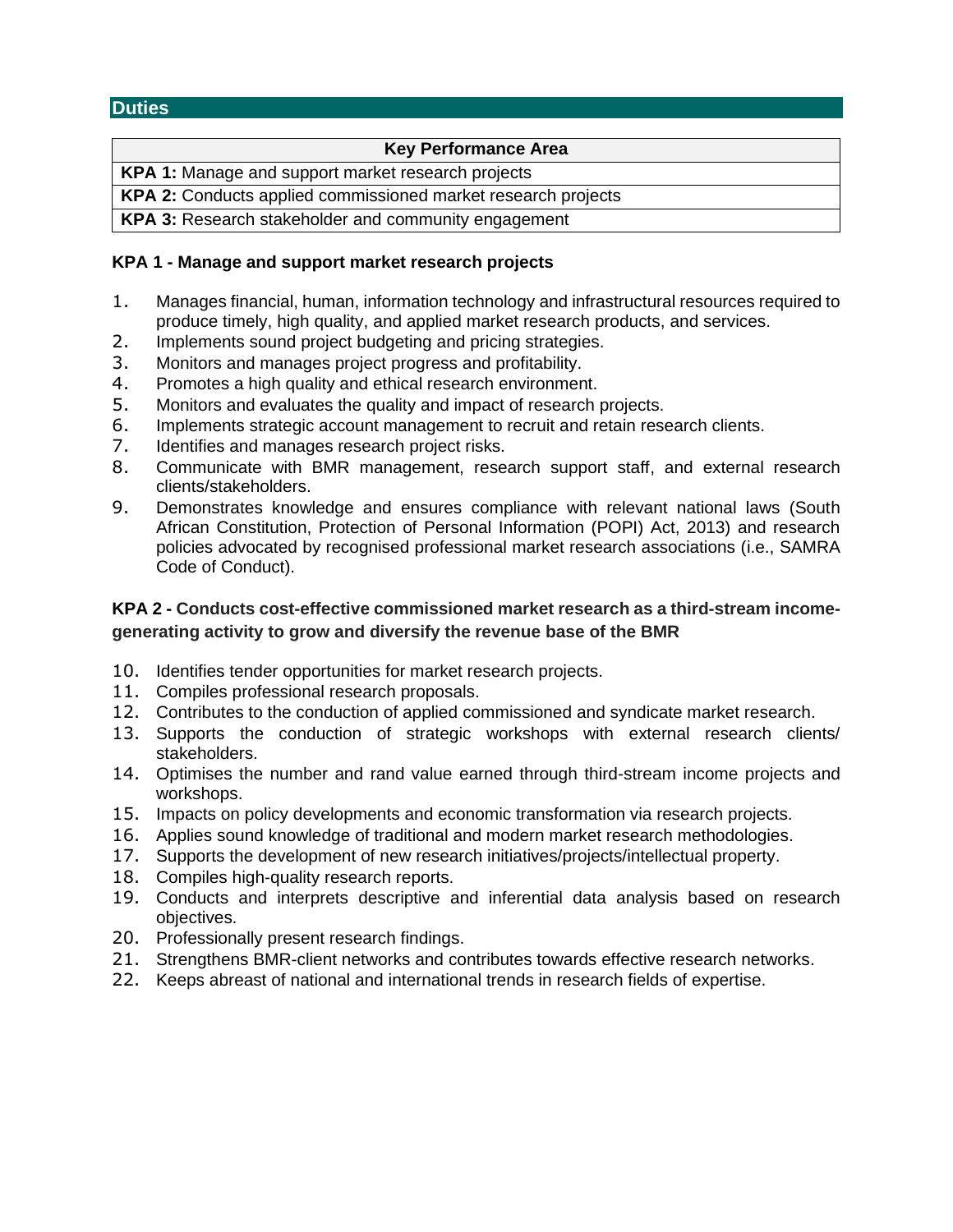**KPA 3 - Participates in and initiates research community engagement activities and manage the development and enhancement of customer relations and networks supported by sound governance and sustainable business practices**

- 23. Participates in BMR staff and research committee meetings.
- 24. Participates in BMR strategic functional committees (Research Ethics Review, Tender, Research Publications and Research Project Committees).
- 25. Participates in discipline based or professional research services (i.e., submitting and publishing scientific research articles; reading domestic and international conference papers; attending conferences, seminars, and workshops; reviewing technical research reports and articles for journals; registering with professional research associations or boards).
- 26. Collaborates with local and international research peers.
- 27. Participates in public research services (i.e., **i**nvolved in external technical committees; interacts with public media; conducts public presentations.
- 28. Maintains existing and recruits new BMR members via public relations strategies.
- 29. Participates in BMR Research Client Engagements.
- 30. Participates in community development and capacity building where the skills and knowledge of individuals are developed in order to address specific needs of communities, resulting in capacity building.
- 31. Participates in policy and developmental discussions.

# **General**

At the interview stage, shortlisted candidates will be required to prepare and present a professional research presentation on a topic related to socio-economic research.

| <b>Salary</b>       | $\mathbb{Z}^{\mathbb{Z}}$ | Market related salary pending qualifications and experience. |
|---------------------|---------------------------|--------------------------------------------------------------|
| <b>Closing Date</b> | ÷.                        | 29 April 2022                                                |
| <b>Enquiries</b>    |                           | Ms. M Goetz                                                  |
|                     |                           | Senior Research Administration Manager                       |
|                     |                           | madeleine.goetz@bmr.co.za                                    |

- Complete the prescribed job application form.
- **Attach a comprehensive CV and the following ORIGINAL certified copies (within the previous six months):**
	- o Identity document (*including passport, work permit, permanent residence permit or proof of naturalization if applicable*);
	- o All educational qualifications;
	- o Academic transcripts/records;
	- o Proof of SAQA verification of foreign qualifications (*if applicable)*
- The BMR reserves the right to authenticate all qualifications without any further consent from the applicant.
- The contact details of three contactable references must be provided, one of which must be from your present employer excluding your current line manager if you are an internal Unisa applicant.
- The BMR is not obliged to fill an advertised position.
- *Appointments will be made in accordance with the BMR's Employment Equity Plan and other applicable legislation.*



We welcome applications from Persons with Disabilities.